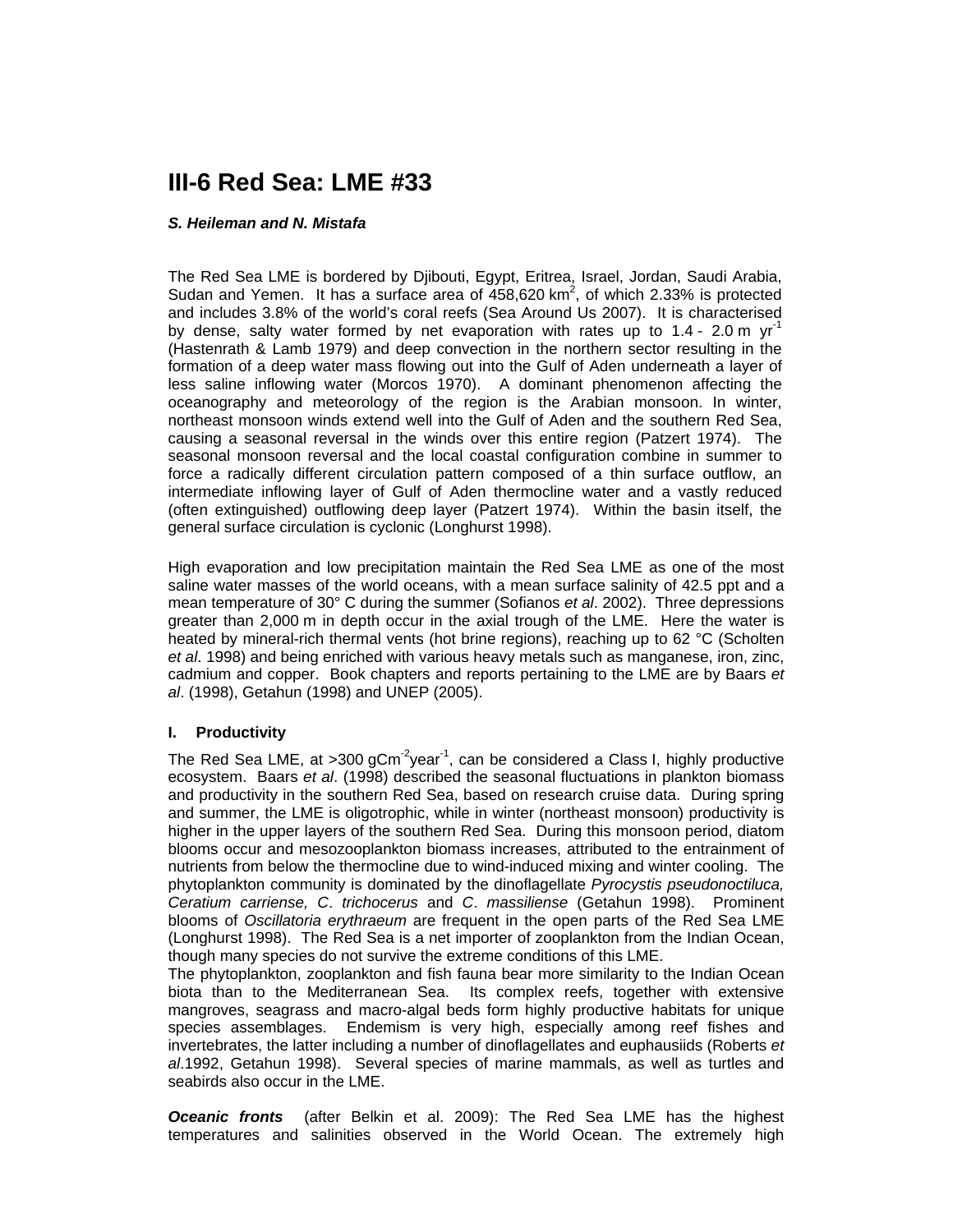evaporation rate leads to formation of salinity fronts, on which temperature fronts tend to develop. Despite the relative uniformity of meteorological conditions over the Red Sea, fronts emerge owing to wind-induced upwelling, whose effect is accentuated by steep bathymetry and local orographic features. Three groups of fronts are distinguished north to south: (1) Egypt-Saudi Arabia Front (ESSF); (2) Sudan-Saudi Arabia fronts (SSAF); and (3) Eritrea-Yemen fronts (EYF) (Figure III-6.1). Although these fronts are poorly studied *in situ*, satellite observations hold promise given the largely cloud-free conditions over the Red Sea.



**Figure III-6.1. Fronts of the Red Sea LME. ESSF, Egypt-Saudi Arabia Front; EYF, Eritrea-Yemen fronts; SSAF, Sudan-Saudi Arabia fronts. Yellow line, LME boundary (afterBelkin et al. 2009).** 

*Red Sea LME SST* (after Belkin 2009). Linear SST trend since 1957: 0.29°C. Linear SST trend since 1982: 0.74°C.

The long-term warming of the Red Sea is modulated by moderate-to-strong decadal variability while interannual variability is relatively small (Figure III-6.2). Since the Red Sea is almost completely land-locked, any correlations with other LMEs must have been caused by large-scale factors and teleconnections. The most pronounced warming event peaked in 1969 at >28.5°C. This mark has not been surpassed since, even in 1998- 1999, during and after the strongest El-Niño of the last 50 years, when SST reached 28.5°C in 1999. The coolest event bottomed out in 1975 at <27.5°C, after which SST rose by 0.7-0.8°C in 31 years, a relatively fast rate. Even though SST slightly decreased after the peak of 1999, the present period can be considered as a warm one.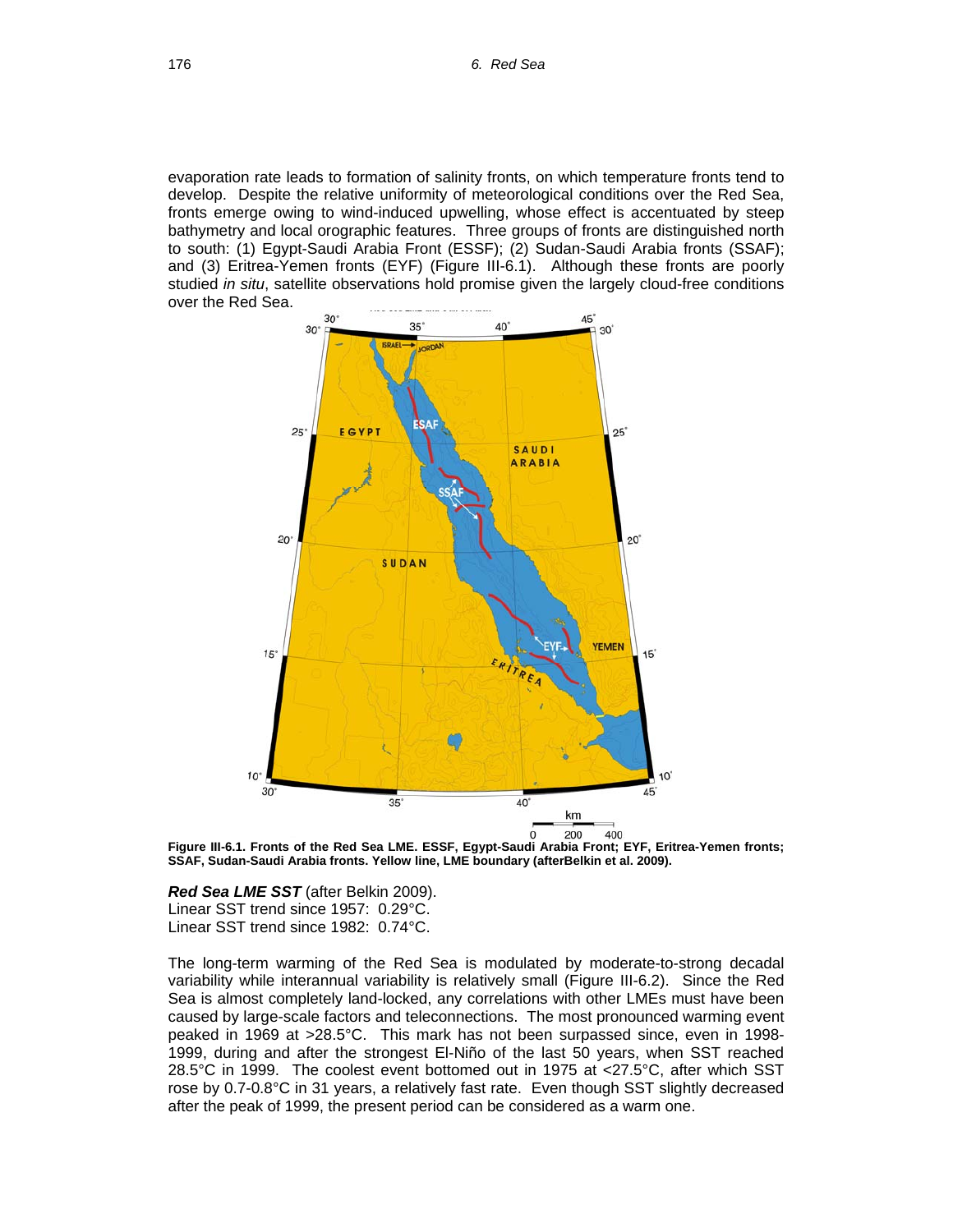The Red Sea circulation features a series of eddies or sub-gyres that vary spatially and temporally depending mostly on wind forcing (Sofianos and Johns, 2007). The Red Sea response to wind forcing strongly depends on wind direction: Along-axis winds do not interact with the surrounding topography, whereas cross-axis winds interact with high, steep mountains surrounding the Red Sea, resulting in a highly structured wind field conducive to oceanic eddy formation (Clifford et al., 1997). Since oceanic eddies modulate SST, long-term variability of the Indian monsoon could strongly affect SST field in the Red Sea.



**Figure III-6.2. Red Sea LME annual mean SST (left) and SST anomalies (right), 1957-2006, based on Hadley climatology (after Belkin, 2009).** 

*Red Sea LME Trends Chlorophyll and Primary Productivity:* The Red Sea LME, at  $>$ 300 gCm<sup>-2</sup>year<sup>-1</sup>, can be considered a Class I, highly productive ecosystem.



**Figure III-6.3. Red Sea LME Trends in chlorophyll** *a* **(left) and primary productivity (right), 1998-2006. Values are colour coded to the right hand ordinate. Figure courtesy of J. O'Reilly and K. Hyde. Sources discussed p. 15 this volume.**

#### **II. Fish and Fisheries**

About 1,200 species of fish are known to occur in the Red Sea LME (Ormond & Edwards 1987). Marked differences occur in fish species richness, assemblage compositions and species abundance in different parts of the Red Sea, reflecting the heterogeneous nature of its environment (Sheppard *et al*. 1992). Fishing occurs mainly at the subsistence or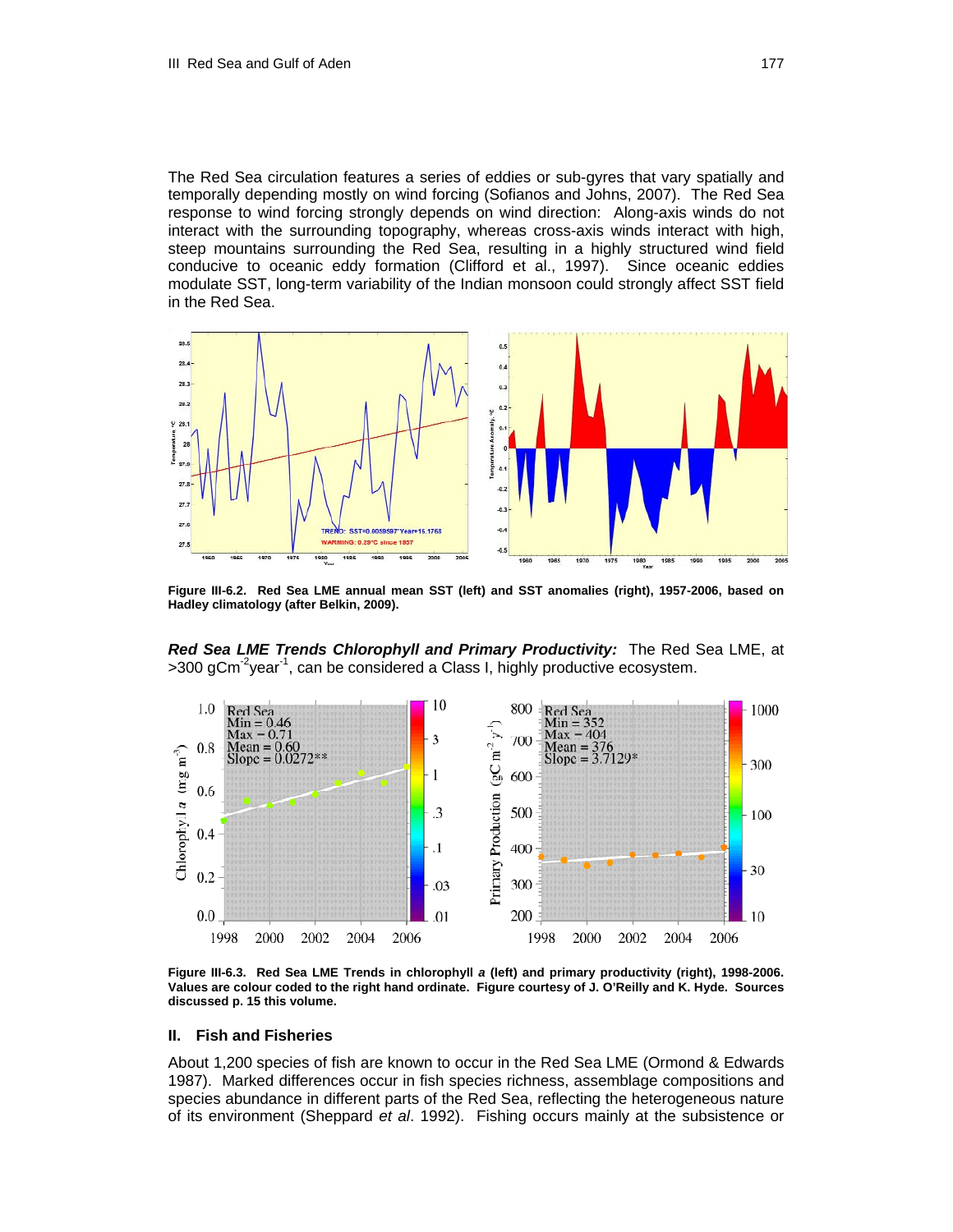artisanal levels, although commercial trawling and purse seining are also carried out in Egypt, Saudi Arabia and Yemen (FAO 2005).

Total reported landings from this LME have increased steadily, recording over 130,000 tonnes in 2004, most of it in the 'mixed group' (Figure III-6.4). The value of the reported landings has also increased to about US\$130 million in 2004 (in 2000 US dollars; Figure III-6.5).



**Figure III-6.4. Total reported landings in the Red Sea LME by species (Sea Around Us 2007).** 



**Figure III-6.5. Value of reported landings in the Red Sea LME by commercial groups (Sea Around Us 2007).** 

The primary production required (PPR; Pauly & Christensen 1995) to sustain the reported landing in this LME is increasing in recent years, but has yet to reach 10% of the observed primary production (Figure III-6-6). A large share of the ecological footprint in the region is accounted for by the countries bordering the LME, namely Yemen, Egypt and Saudi Arabia. The fisheries of the Red Sea LME are still expanding, and therefore,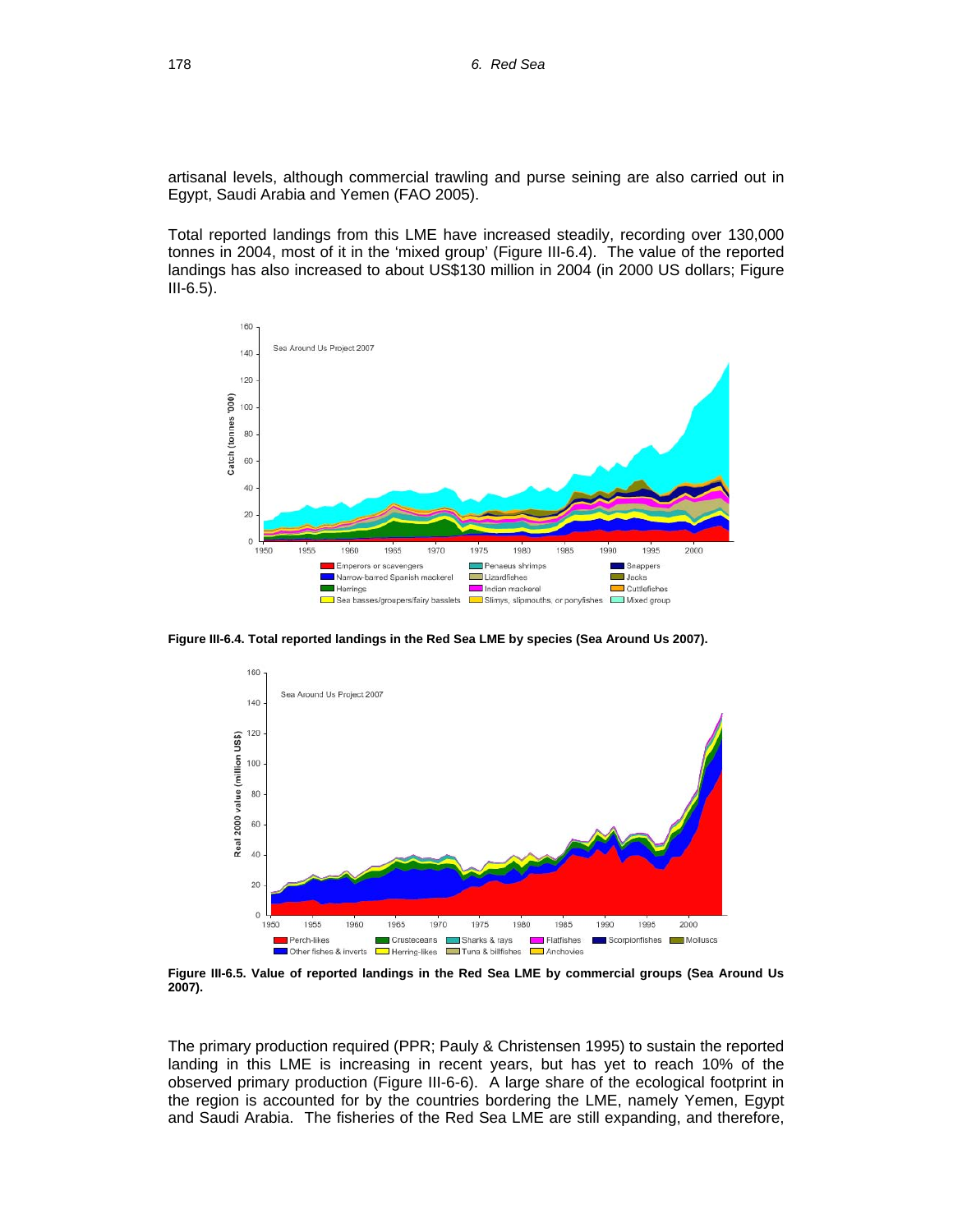they show high and stable mean trophic levels (i.e., the MTI; Pauly & Watson 2005; Figure III-6.7 top), with a increase in the FiB index (Figure III-6.7 bottom).



**Figure III-6.6. Primary production required to support reported landings (i.e., ecological footprint) as fraction of the observed primary production in the Red Sea LME (Sea Around Us 2007). The 'Maximum fraction' denotes the mean of the 5 highest values.** 



**Figure III-6.7. Mean trophic level (i.e., Marine Trophic Index) (top) and Fishing-in-Balance Index (bottom) in the Red Sea LME (Sea Around Us 2007).** 

The Stock-Catch Status Plots indicate that although a few stocks have recently collapsed (Figure III-6.8, top), about 90% of the catch still originates from fully exploited stocks (Figure III-6.8, bottom).

Overexploitation, destruction of spawning, nursery and feeding grounds, and inadequate resource management and regulations, in conjunction with a lack of enforcement, are main barriers to the sustainable development of the LME's fisheries resources (PERSGA 1998). The absence of effective control and surveillance has also resulted in widespread illegal fishing and habitat destruction by both national and foreign vessels (PERSGA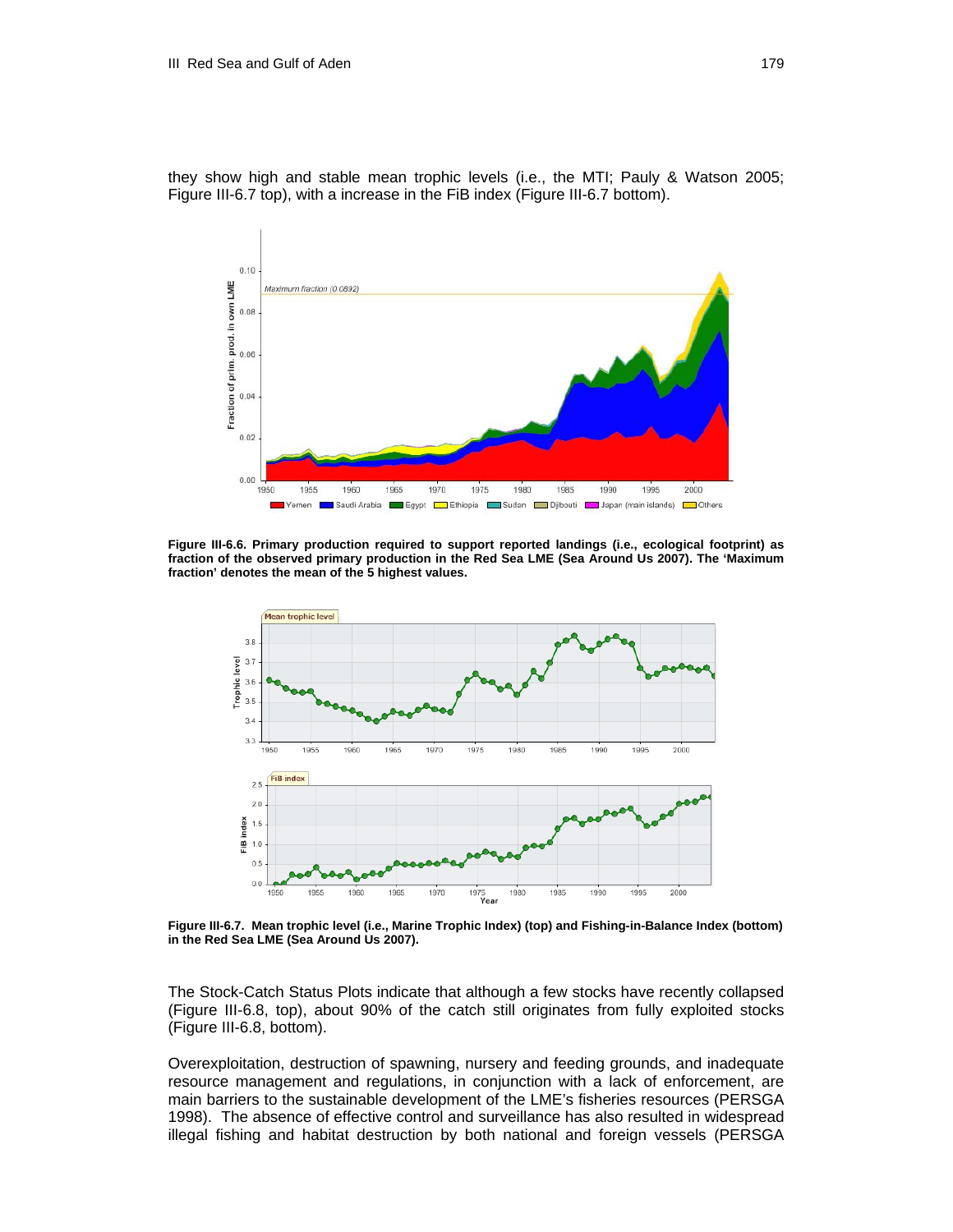2000). Ultimately, these factors may pose a serious threat to the LME's biological diversity and productivity.



**Figure III-6.8. Stock-Catch Status Plots for the Red Sea LME, showing the proportion of developing (green), fully exploited (yellow), overexploited (orange) and collapsed (purple) fisheries by number of stocks (top) and by catch biomass (bottom) from 1950 to 2004. Note that (n), the number of 'stocks', i.e., individual landings time series, only include taxonomic entities at species, genus or family level, i.e., higher and pooled groups have been excluded (see Pauly** *et al***, this vol. for definitions).** 

The lack of stock assessments and incomplete fisheries statistics (see for example Tesfamichael & Pitcher 2007) causes major uncertainties in the status of the LME's fish stocks (PERSGA 1998). Reported declines in catches and in the average size of fish landed are indicators of overfishing (PERSGA 1998, 2000) and may illustrate the incomplete nature of the official reported landings data. With the exception of some small pelagic resources, most fish stocks are assumed to be fully exploited while others are overexploited (FAO 1997, PERSGA 1998). These include finfish and shark at the ecosystem scale and mollusc (*Strombus*), lobster and shrimp in the southern areas. Overexploitation of shark species is severe especially in Sudan, Djibouti and Yemen as a result of a large-scale illegal fishery for the East Asian shark fin market (PERSGA 1998, 2000).

Overall, prevalence of bycatch and discards and destructive fishing practices is considered to be limited (UNEP 2005). Where such fishing practices do occur, they involve the use of small meshed nets and dynamite fishing. These practices remove many reef herbivores, resulting in increased algal growth with reduced grazing pressure on algae (Pilcher & Abdi 2000). Trawl fisheries using very small meshes take a wide variety of small perciform fishes. Bycatch from net fishing also includes turtles, dugong and dolphins, which almost invariably, are discarded dead (PERSGA 1998). The fisheries resources of the Red Sea LME are also stressed by the destruction of coastal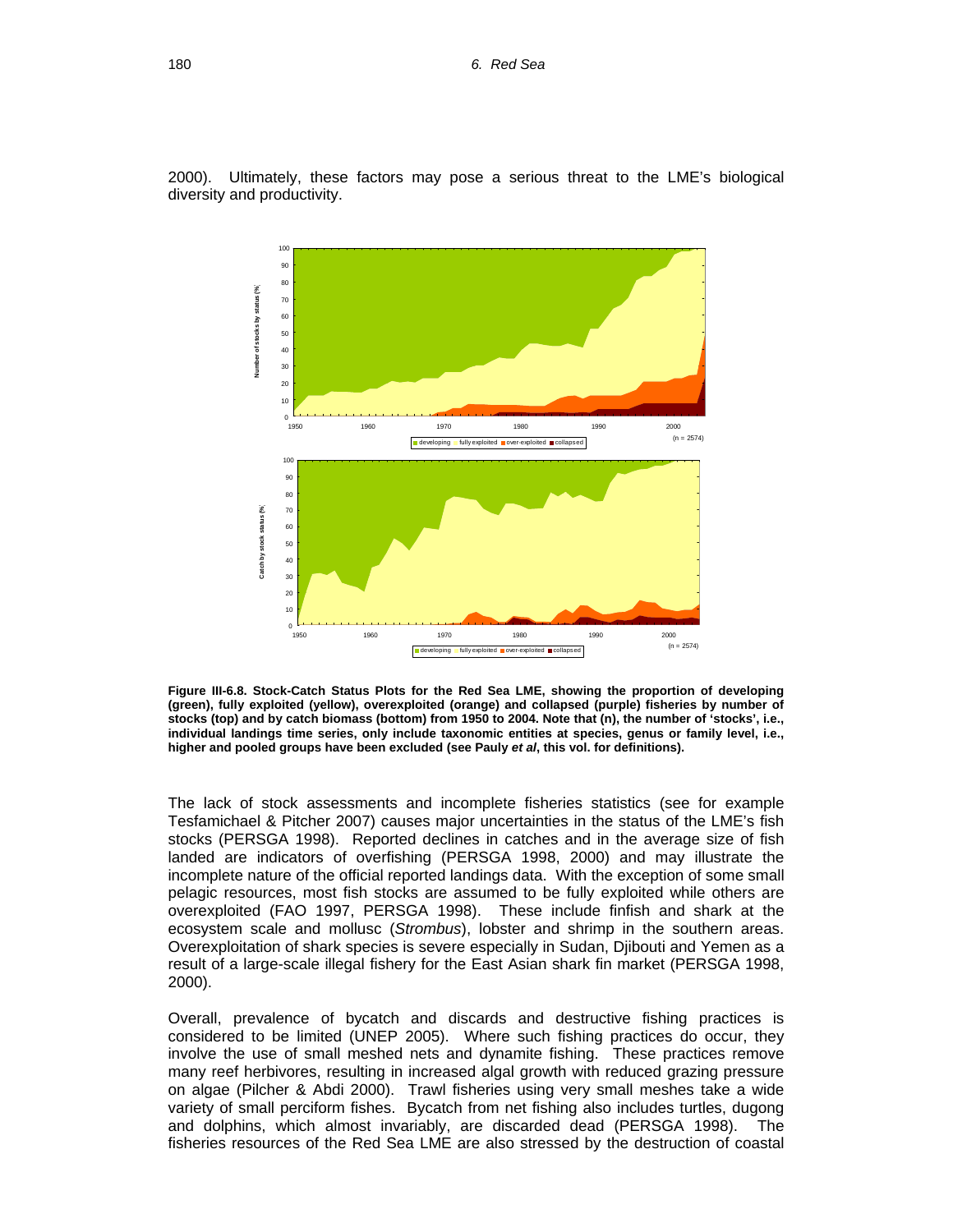habitats resulting from uncontrolled land-filling and land-based pollution (see Pollution and Ecosystem Health).

### **III. Pollution and Ecosystem Health**

**Pollution**: The slow water turnover times of six years for the surface layer and 200 years for the whole water body (Maillard & Soliman 1986, Sheppard *et al*. 1992), combined with its small size makes the Red Sea LME particularly vulnerable to pollution build-up, requiring careful consideration of any development activities in the coastal zone (Gerges 2002). The major sources of pollution in the LME are related to land-based activities as well as oil production and transportation. Pollution is severe in localised areas, including the Gulf of Aqaba (UNEP 2005).

Although its effects are usually limited to a small area around urban areas and large tourist developments (PERSGA 1998), sewage is a major source of coastal contamination throughout the LME (UNEP/PERSGA 1997). Because of rapid population growth and inadequate treatment and disposal facilities, poorly treated or untreated sewage is dumped in coastal areas. Sewage from ships also contributes to this problem at the regional scale (PERSGA 1998). The input of nutrient-rich sewage water also results in eutrophication of the coastal waters around some population centres, major ports and tourist facilities (Gerges 2002). Pollution from solid waste is a major problem in, although it is limited to small areas around urban centres, coastal villages, large tourist developments and major shipping lanes (PERSGA 1998, Gladstone *et al*. 1999).

Chemical pollution is limited to the vicinity of industrial zones and facilities (PERSGA 1998), which usually discharge their effluents directly into the sea. These industries include phosphate mines, desalination plants, chemical industrial installations and oil production and transportation facilities. Povelsen *et al*. (2003) identified a number of hotspots where the sediments were polluted by heavy metals (copper, mercury, lead, zinc) and hazardous organic pollutants such as polycyclic aromatic hydrocarbons ((PAH), aliphatic hydrocarbons, DDT, aldrin and dieldrin. The major sources of PAH and aliphatic hydrocarbons are oil production and transportation activities in the region.

Routine operational leaks and spills from oil and gas exploration and production in the Gulf of Suez and the northern and southern Red Sea LME have resulted in contamination of beaches and water by tar balls and oil slicks in localised areas throughout the LME (PERSGA 1998). Chronic oil pollution has already been observed in the immediate vicinity of some major Red Sea ports as a result of operations at oil terminals or discharges from power plants (Gerges 2002). Petroleum hydrocarbon levels are relatively high in the Gulf of Suez, with substantial oil and tar on the shores (Sheppard 2000). The risks of oil well blowouts, spills and other production accidents associated with the offshore oil industry in the northern Red Sea constitute another significant potential environmental threat to this LME (PERSGA 1998).

A major transboundary concern in the Red Sea LME is maritime pollution caused by international shipping. The Red Sea-Suez Canal is one of the world's busiest industrial shipping routes. About 25,000-30,000 ship transits occur annually in the Red Sea, mostly involving the transport of petrochemical products (Gladstone *et al*. 1999), including more than 100 million tonnes of oil (UNEP 2002a). As a consequence of the high volume of shipping traffic combined with insufficient tanker safety specifications and poor navigation aids, the potential for large oil spills and disasters at sea is high (PERSGA 1998). The discharge of ballast and bilge water and bunker oil spills are also a significant source of pollution, as a result of the lack of reception facilities at the region's ports.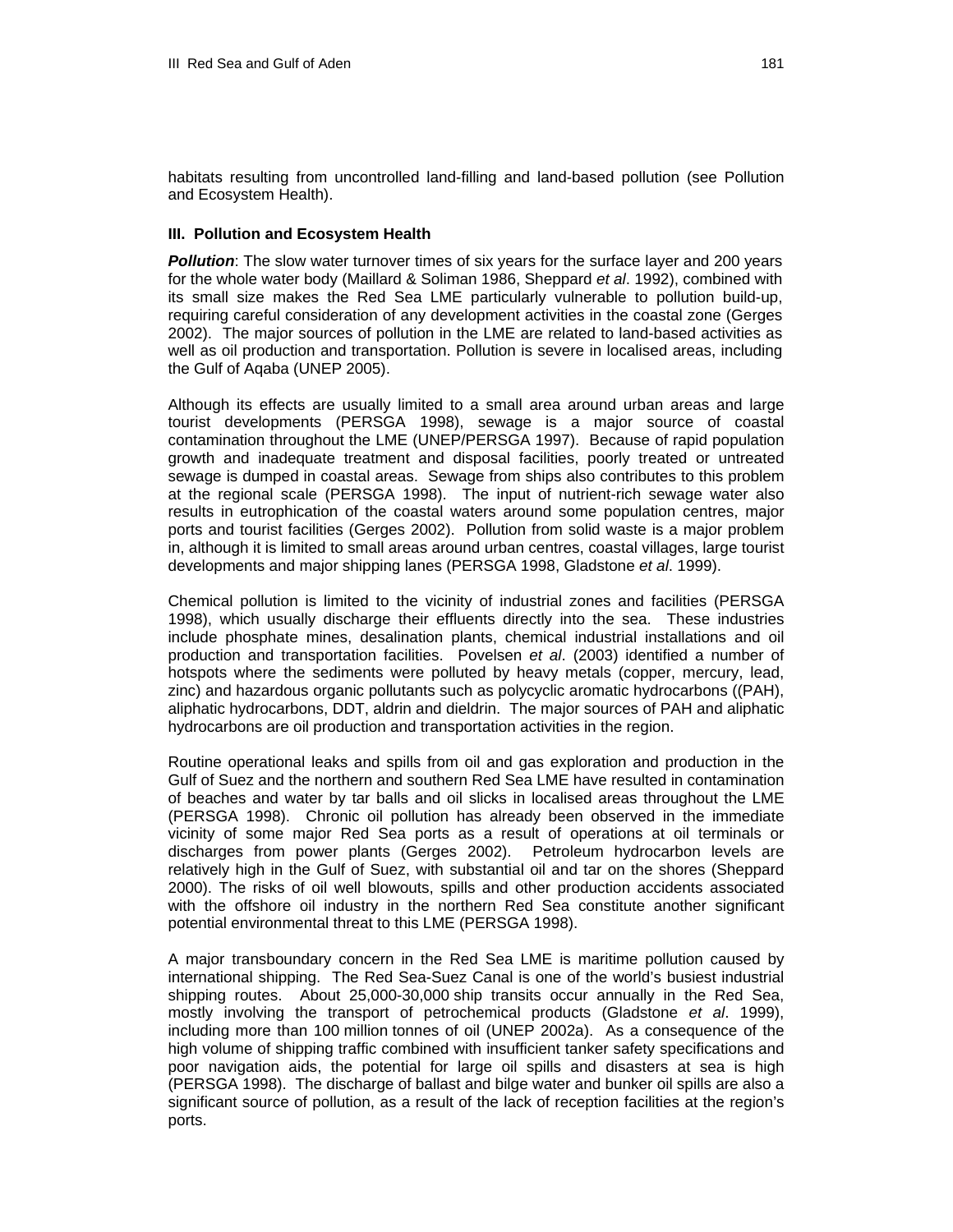*Habitat and community modification*: The Red Sea LME is globally renowned for its unique and attractive marine and coastal habitats with high species diversity. For example, the coral community of the Red Sea/Gulf of Aden is composed of more than 250 species of stony corals. This is the highest diversity in any part of the Indian Ocean (Pilcher & Alsuhaibany 2000). Of these, 6% are believed to be endemic (Sheppard & Sheppard 1991). These habitats are under variable anthropogenic pressures, especially adjacent to urban and industrial areas, port facilities, major shipping lanes and in the vicinity of coastal tourist developments (PERSGA 1998). The widespread destruction of coastal and marine habitats is a major transboundary concern in the region, with habitat and community modification considered severe in the Red Sea LME (PERSGA 1998).

Mangrove degradation is severe and widespread throughout the LME (PERSGA 1998). Urban and tourist development in coastal areas and extensive land filling have contributed to the decline of the region's mangroves (UNEP/PERSGA 1997). The combined effects of grazing by domesticated animals and cutting of mangroves for firewood, charcoal production and construction material have accelerated the degradation of mangroves near major human settlements (PERSGA/GEF 2004). This has been exacerbated by droughts that have forced nomads into the coastal areas, especially in Sudan (Gladstone *et al*. 1999). Mass mortality of mangrove trees appears to be a serious problem along the southern coasts of Yemen and Sudan, attributed to construction activities involving dredging and sediment dumping on the shore, diversion of tidal water and excessive sedimentation through the remobilisation of sand dunes. The recently emerging and growing shrimp farming industry also poses a serious threat to the region's mangroves (PERSGA/GEF 2004). Mangroves already exist near their upper limits of temperature and salinity tolerance in the Red Sea LME, which makes them very sensitive to disturbance (PERSGA 1998).

The status of Red Sea coral reefs is of concern. Recent declines have been reported in various locations (Pilcher & Alsuhaibany 2000, Hassan *et al*. 2002, PERSGA/GEF 2003). Major threats to the region's coral reefs include land filling and dredging for urban and tourism developments, sedimentation, destructive fishing methods, discharge of sewage and other pollutants and direct damage by tourists and boats in high-use areas (PERSGA 1998, PERSGA/GEF 2003). Anchor damage to corals and re-suspension of sediments and subsequent siltation caused by passing ships has also been implicated in the degradation of coral reefs in this LME.

Added to direct human impacts is coral bleaching, which caused extensive coral mortality, including near total mortality on several reefs in 1998 (Pilcher & Alsuhaibany 2000, Spalding *et al*. 2001). Several outbreaks of the crown-of-thorns starfish (COTS) (*Acanthaster planci*) and an increase in bio-eroding organisms such as the urchin *Diadema setosum* and the coral-eating gastropods *Drupella* and *Coralliophila* have also damaged coral reefs in some localised areas, for example, in Yemen and Djibouti (Hassan *et al*. 2002). A decline of 20-30% in coral cover, corresponding with COTS outbreaks, has been recorded at most sites surveyed in the Egyptian sector of the LME (Wilkinson 2000). Damage to seagrass beds and loss of associated species are moderate to severe in areas adjacent to urban and industrial developments (PERSGA 1998). This has been attributed to the release of untreated waste water from municipalities and aquaculture farms, coastal dredging and filling, as well as trawling, including illegal trawling by foreign vessels. Trawling impacts are particularly severe in the Gulf of Suez and the southern Red Sea LME.

Growing human populations, coastal urbanisation and tourist development as well as increasing oil and gas exploitation and transport in the region are expected to place increasing pressures on the health of the Red Sea LME (PERSGA 1998, Gladstone *et al*. 1999). Most of the environmental threats and impacts can be prevented by proper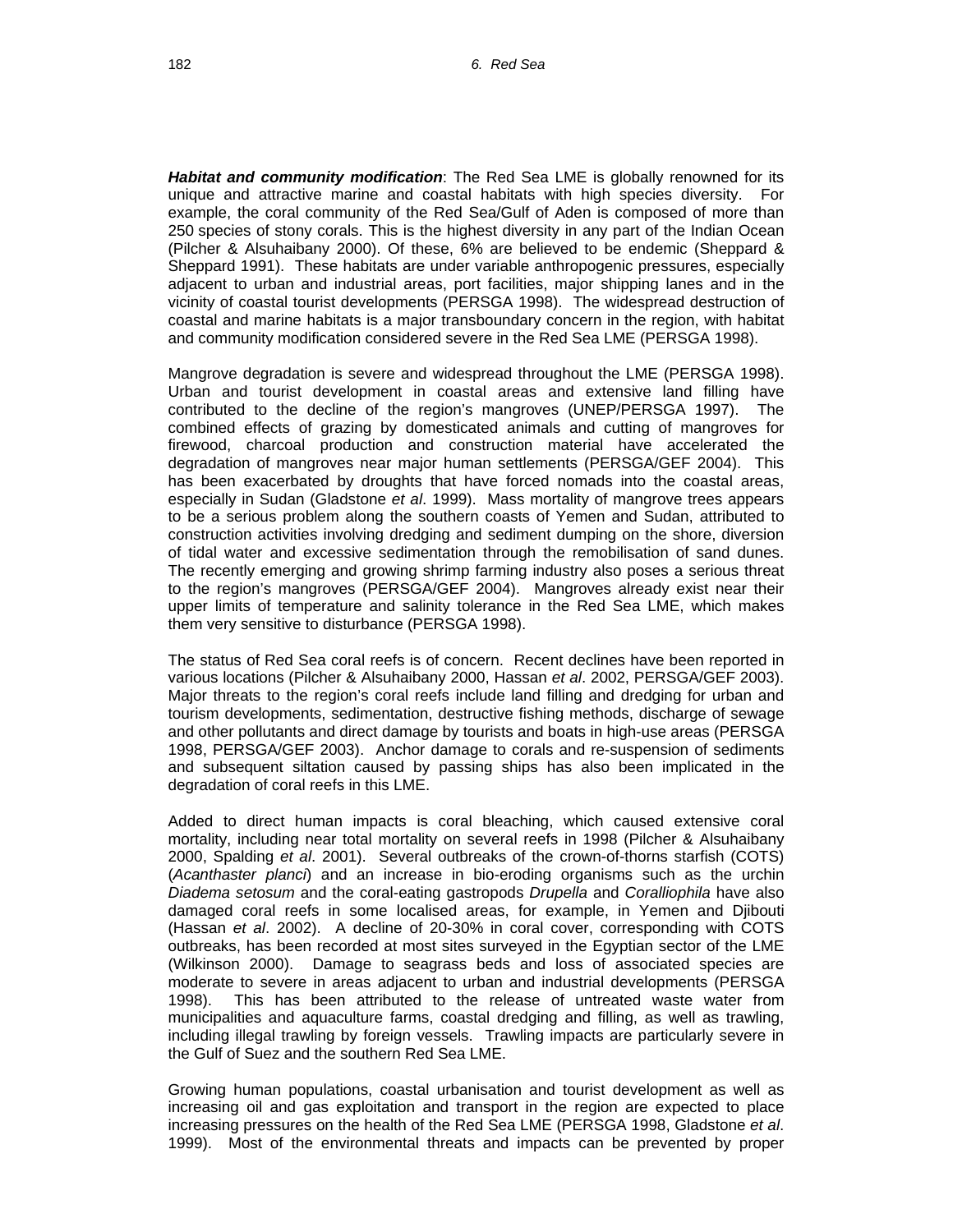environmental planning and management, use of environmental assessments and through the enforcement of appropriate regulations, most of which are already in place (PERSGA 1998).

#### **IV. Socioeconomic Conditions**

The Red Sea LME is of major socioeconomic importance to the bordering countries. Much of the urban and industrial expansion, as well as the development of tourism has occurred in the coastal zone. The population along the shores of the LME and the Gulf of Aden has been estimated at five million (Hinrichsen 1990). Coastal urbanisation has been driven mainly by oil discoveries and industrialisation in or near the coastal zone and the associated new economic opportunities (UNEP 2002b). Accompanying the rapid expansion of urban centres has been the extensive desalination of seawater to meet the demands of the population and industry in some of the countries such as Saudi Arabia (UNEP/PERSGA 1997).

Oil production is by far the most important industry in several of the bordering countries. For example, Saudi Arabia has the largest reserves of petroleum in the world (26% of proven reserves), and ranks as the largest exporter of petroleum. In this country, the petroleum sector accounts for roughly 75% of budget revenues, 45% of GDP and 90% of export earnings. In the Red Sea LME as well as the Gulf of Aden, exploration, production, processing and transportation of more than half the world's proven oil reserves take place (PERSGA 1998). Most of the oil produced from both inland and offshore wells is exported, transforming the Red Sea LME into an oil tanker highway.

The value of the LME's biological resources to the prosperity of the region, particularly among the coastal populations, has long been recognised. The contribution of fisheries to GDP is relatively small (less than 1%), except in Yemen, where this sector accounts for 15% of GDP (FAO 2005). Nevertheless, fisheries, particularly artisanal fisheries, provide food and employment for thousands of the region's inhabitants. For example, in Yemen, more than 220,000 people depend on fishing as their principal source of income (FAO 2005). The fish resources of the Red Sea LME are regarded as an important source of domestic protein for coastal communities. Marine fisheries have potential for further development, for example, in Djibouti, where the potential contribution to GDP could rise substantially from 0.1% to around 5% (FAO 2005). However, realisation of that potential will depend on the continued upgrading of infrastructure and development of export markets.

Pollution and habitat degradation have negative impacts on the fisheries and tourism industries (UNEP 2005). Sewer outflows and runoff from farms and urban areas are also endangering human health. The high concentration of carcinogenic chrysene in fishes in Yemen is of concern. Based on the country's fish consumption, the daily intake of total carcinogens was calculated at 0.15 µg person-1day-1 (DouAbul *et al*. 1997).

#### **V. Governance**

In their determination to strengthen participation in regional and international agreements, the nations bordering the Red Sea LME have signed or ratified a number of international conventions and adopted various other legal instruments. While they have approved many new environmental laws and standards in the last decade, implementation and enforcement remain generally poor (Pilcher & Alsuhaibany 2000).

The Regional Convention for the Conservation of the Environment of the Red Sea and Gulf of Aden (the Jeddah Convention) provides the legal framework for cooperation in marine environmental issues. This convention, which was adopted by the Regional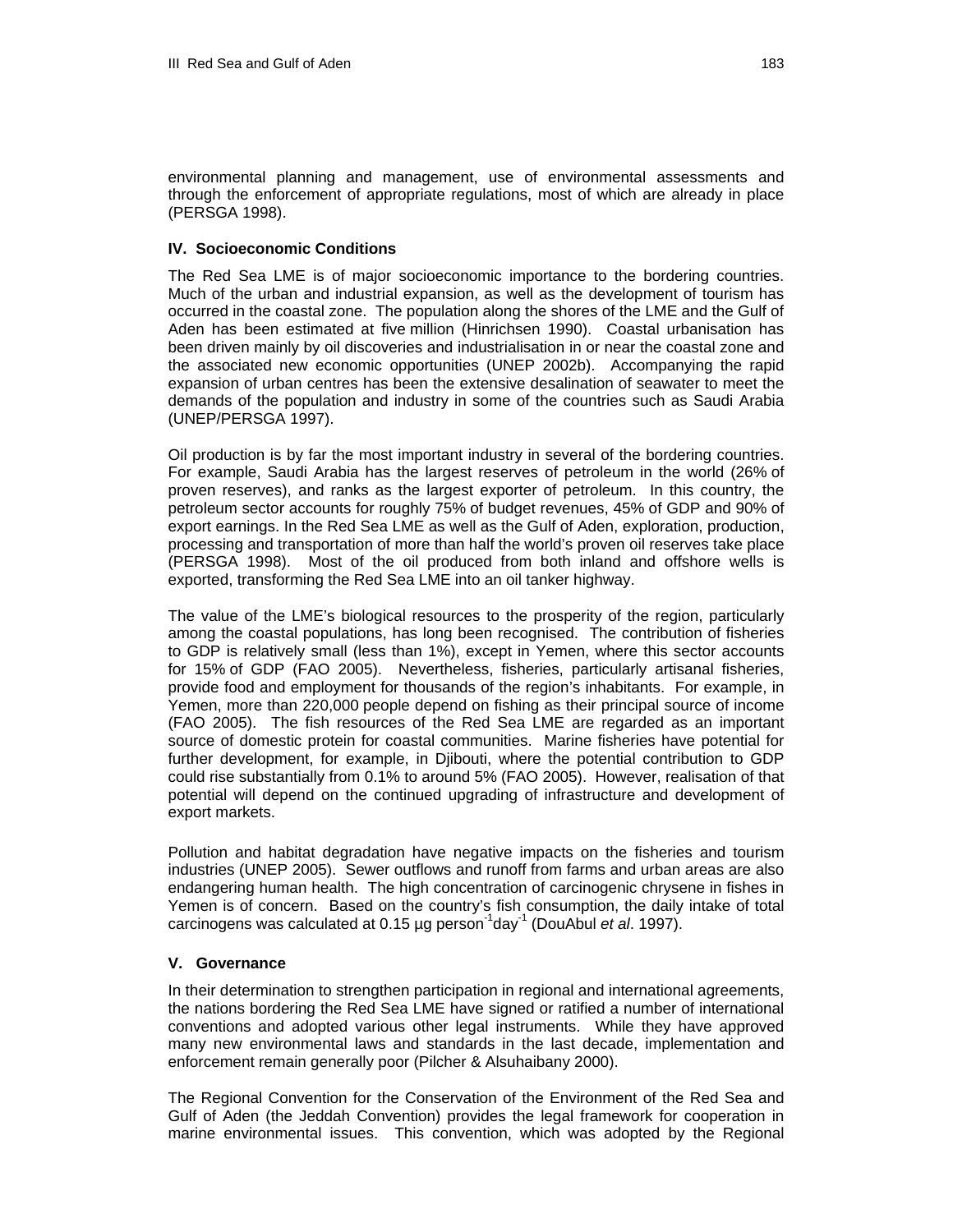Conference of Plenipotentiaries, held in Jeddah, Saudi Arabia, in 1982, is supported by UNEP under its Regional Seas Programme. Also arising from the conference was the Action Plan for the Conservation of the Environment of the Red Sea and Gulf of Aden, as well as the Protocol Concerning Regional Cooperation in Combating Pollution by Oil and other Harmful Substances in Cases of Emergency. In addition, the Jeddah Conference adopted a Programme for the Environment of the Red Sea and Gulf of Aden (PERSGA), an official regional organisation responsible for the development and implementation of regional programmes for the protection and conservation of the marine environment of the Red Sea and Gulf of Aden. PERSGA was formally established in September 1996, with the signing of the Cairo Declaration by all cooperating parties to the Jeddah Convention. Major functions of PERSGA include the implementation of the Jeddah Convention, the Action Plan and the Protocol (PERSGA 2005).

PERSGA has prepared a Regional Action Plan for the Conservation of Coral Reefs in the Red Sea and Gulf of Aden, which was formulated from the Regional Action Plan for the Conservation of Coral Reefs in the Arabian Seas Region. The former provides a set of priority actions for the conservation and sustainable development of coral reefs in the Red Sea and Gulf of Aden. The Red Sea LME contains a number of MPAs (UNEP-WCMC 2005), and the formation of a regional network of MPAs has been proposed (PERSGA 2001). Annex 1 of the International Convention for the Prevention of Pollution from Ships (MARPOL) identifies the Red Sea as a special area in terms of the prevention of oil pollution from ships. GEF has supported the preparation of a SAP for the Red Sea and Gulf of Aden, which was led by PERSGA. The SAP identifies actions needed to protect the LME's unique and fragile coral reefs, seagrass beds and mangroves. Implementation of the SAP is being supported by GEF through the project 'Implementation of the Strategic Action Programme for the Red Sea and Gulf of Aden'. The long term objective of the project is to safeguard the coastal and marine environments of the Red Sea and Gulf of Aden and ensure sustainable use of its resources.

## **References**

- Baars, M.A., Schalk, P.H. and Veldhuis, M.J.W. (1998). Seasonal fluctuations in plankton biomass and productivity in the ecosystems of the Somali Current, Gulf of Aden and Southern Red Sea, p 143-174 in: Sherman, K., Okemwa, E.N. and Ntiba, M.J. (eds), Large Marine Ecosystems of the Indian Ocean – Assessment, Sustainability and Management. Blackwell Science, Cambridge, U.S.
- Belkin, I.M. (2009) Rapid warming of Large Marine Ecosystems, Progress in Oceanography, in press.
- Belkin, I.M., Cornillon, P.C. and Sherman K. (2009) Fronts in Large Marine Ecosystems of the world's oceans. Progress in Oceanography,, in press.
- [Clifford, M](http://adsabs.harvard.edu/cgi-bin/author_form?author=Clifford,+M&fullauthor=Clifford,%20Melody&charset=UTF-8&db_key=PHY)., [Horton,](http://adsabs.harvard.edu/cgi-bin/author_form?author=Horton,+C&fullauthor=Horton,%20Charles&charset=UTF-8&db_key=PHY) C., [Schmitz,](http://adsabs.harvard.edu/cgi-bin/author_form?author=Schmitz,+J&fullauthor=Schmitz,%20Joyce&charset=UTF-8&db_key=PHY) J. [Kantha](http://adsabs.harvard.edu/cgi-bin/author_form?author=Kantha,+L&fullauthor=Kantha,%20Lakshmi%20H.&charset=UTF-8&db_key=PHY), L.H. (1997) An oceanographic nowcast/forecast system for the Red Sea, *J. Geophys. Res.*, **102**(C11), 25101-25122.
- DouAbul, A.A-Z., Hassan, H.M.A. and Khalid, H.F. (1997). Polynuclear aromatic hydrocarbons (PAHs) in fish from the Red Sea coast of Yemen. Hydrobiologia 352(1-3):251-262.
- FAO (1997). Fisheries Circular 920 FIRM/C920. Review of the State of World Fishery Resources: Marine Fisheries. Western Indian Ocean.
- FAO (2005). Fishery Country Profiles. www.fao.org/fi/fcp/fcp.asp
- Gerges, M.A. (2002). The Red Sea and Gulf of Aden Action Plan Facing the challenges of an ocean gateway. Ocean and Coastal Management 45:885-903.
- Getahun, A. (1998). The Red Sea as an Extension of the Indian Ocean, p 277-283 in: Sherman, K., Okemwa, E.N. and Ntiba, M.J. (eds), Large Marine Ecosystems of the Indian Ocean – Assessment, Sustainability and Management. Blackwell Science, Cambridge, U.S.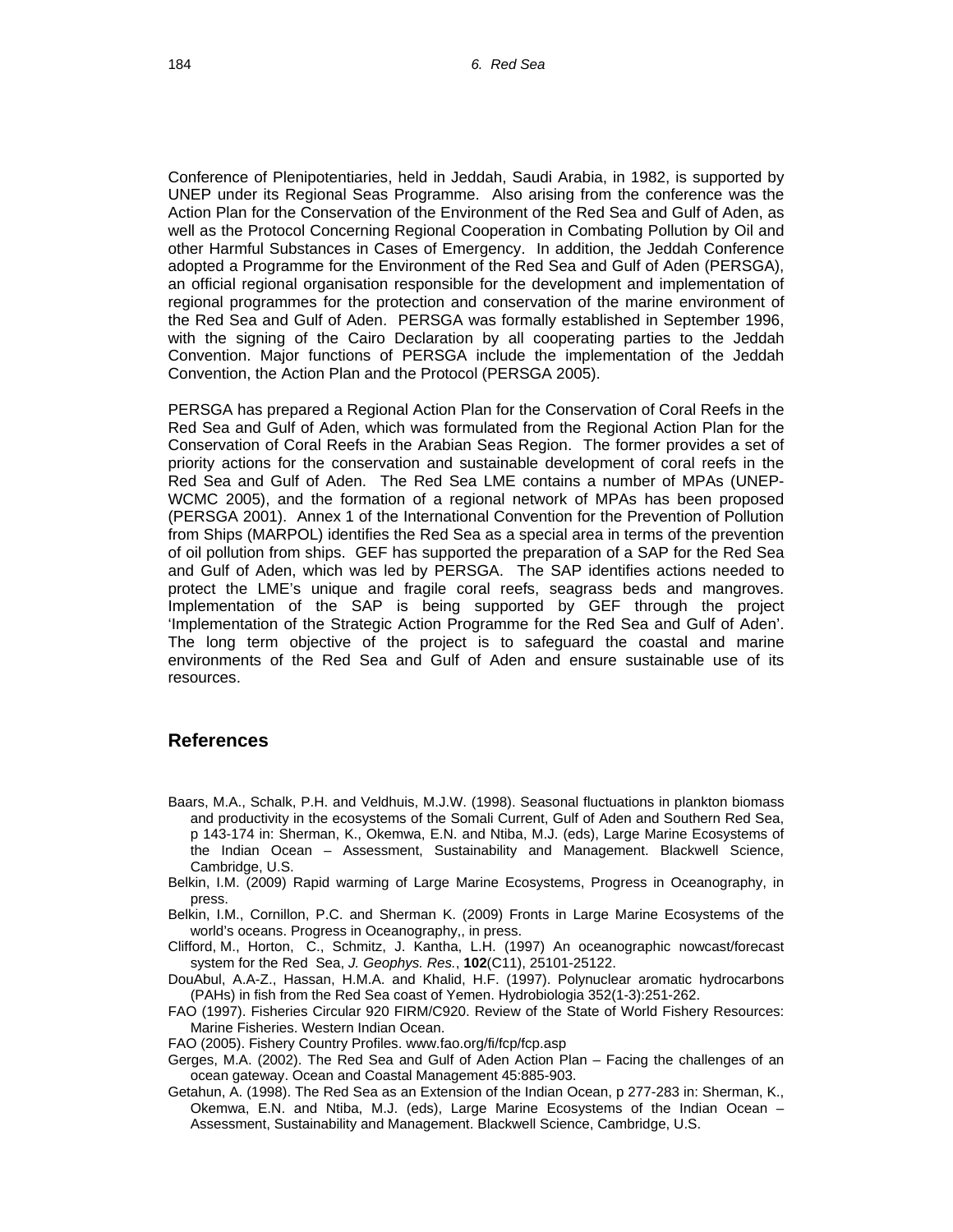- Gladstone, W., Tawfiq, N., Nasr, D. Andersen, I., Cheung, C., Drammeh, H., Krupp, F., Lintner, S. (1999). Sustainable use of renewable resources and conservation in the Red Sea and Gulf of Aden: Issues, needs and strategic actions. Ocean and Coastal Management 42:671-697.
- Hassan, M., Kotb, M.M. A. and Al-Sofyani, A.A. (2002). Status of coral reefs in the Red Sea-Gulf of Aden, p 45-52 in: Wilkinson, C.R. (ed), Status of Coral Reefs of the World: 2002. Australian Institute of Marine Science, Townsville, Australia.
- Hastenrath, S. and Lamb, P.J. (1979). Climatic Atlas of the Indian Ocean, Part 2. The Ocean Heat Budget, University of Wisconsin Press, Madison, U.S.
- Hinrichsen, D. (1990). Our Common Sea: Coasts in Crisis. Earthscan Publications Ltd, London, U.K.
- Longhurst, A.R. (1998). Ecological Geography of the Sea. Academic Press, California, U.S.
- Maillard, C. and Soliman, G. (1986). Hydrography of the Red Sea and exchanges with the Indian Ocean in summer. Oceanologica Acta 9:249-269.
- Morcos, S.A. (1970). Physical and chemical oceanography of the Red Sea. Oceanography and Marine Biology Annual Review 8:73-202.
- Ormond, R.F.G. and Edwards, A. (1987). Red Sea Fishes, p 252-287 in: Edwards, A.J. and Head S.M. (eds), Red Sea. Pergamon Press, Oxford, U.K.
- Patzert, W.C. (1974). Wind-induced reversal in Red Sea circulation. Deep Sea Research 21:109- 121.
- Pauly, D. and Christensen, V. (1995). Primary production required to sustain global fisheries. Nature 374: 255-257.
- Pauly, D. and Watson, R. (2005). Background and interpretation of the 'Marine Trophic Index' as a measure of biodiversity. Philosophical Transactions of the Royal Society: Biological Sciences 360: 415-423.
- PERSGA (1998). Strategic Action Programme for the Red Sea and Gulf of Aden. Regional Organisation for the Conservation of the Environment of the Red Sea and Gulf of Aden. www.persga.org/about/projects/sap/overview.asp
- PERSGA (2000). Status of the Living Marine Resources in the Red Sea and Gulf of Aden Region and their Management. Regional Organisation for the Conservation of the Environment of the Red Sea and Gulf of Aden. PERSGA Technical Series No. 4.
- PERSGA (2001). Marine Environmental Protection in the Red Sea and Gulf of Aden a New initiative. Regional Organisation for the Conservation of the Environment of the Red Sea and Gulf of Aden www.persga.org/Publications/Technical/pdf/3%20General%20Publications/ A%20New%20Initiative%20Journal%20article.pdf
- PERSGA (2005). Regional Organisation for the Conservation of the Environment of the Red Sea and Gulf of Aden. www.persga.org/
- PERSGA/GEF (2003). Coral Reefs in the Red Sea and Gulf of Aden. Surveys 1990 to 2000. Summary and Recommendations. Regional Organisation for the Conservation of the Environment of the Red Sea and Gulf of Aden. PERSGA Technical Series 7.
- PERSGA/GEF (2004). Status of Mangroves in the Red Sea and Gulf of Aden. Regional Organisation for the Conservation of the Environment of the Red Sea and Gulf of Aden. PERSGA Technical Series 11.
- Pilcher, N. and Abdi, N.D. (2000). The Status of Coral Reefs in Djibouti. Global Coral Reef Monitoring Network.

www.reefbase.org/references/ref\_Literature.asp?searchactive=yes&ID=12604

- Pilcher, N. and Alsuhaibany, A. (2000). Regional status of Coral Reefs in the Red Sea and the Gulf of Aden, p 35-54 in: Wilkinson, C. (ed), Status of Coral Reefs of the World 2000. Australian Institute of Marine Science, Townsville, Australia.
- Povelsen E., Alshabrawy M.M., Mohammed A.S. and El-Seoud, A.A. (2003). Heavy Metals and Hazardous Organic Pollutants in Sediment and Mussels in the Gulf of Suez, 1999 and 2001. Egyptian Enviromental Affairs Agency.

http://www.eeaa.gov.eg/English/main/Env2003/Day2/Solidwaste/presentationpovlesen.pdf

- Roberts, C.M., Shepherd, A.R.D. and Ormond, R.F.G. (1992). Large-scale variation in assemblage structure of Red Sea butterfly fishes and angel fishes. Journal of Biogeography 19:239-250.
- Scholten, J. C., Stoffers, P. and Wehner, F. (1998). Hydrographic structure of brine-filled Deeps in the Red Sea: New results from the Shaban, Kebrit, Atlantis II and Discovery Deep. Marine Geology 144:311–330.
- Sea Around Us (2007). A Global Database on Marine Fisheries and Ecosystems. Fisheries Centre, University British Columbia, Vancouver, Canada. www.seaaroundus.org/lme/SummaryInfo. aspx?LME=33